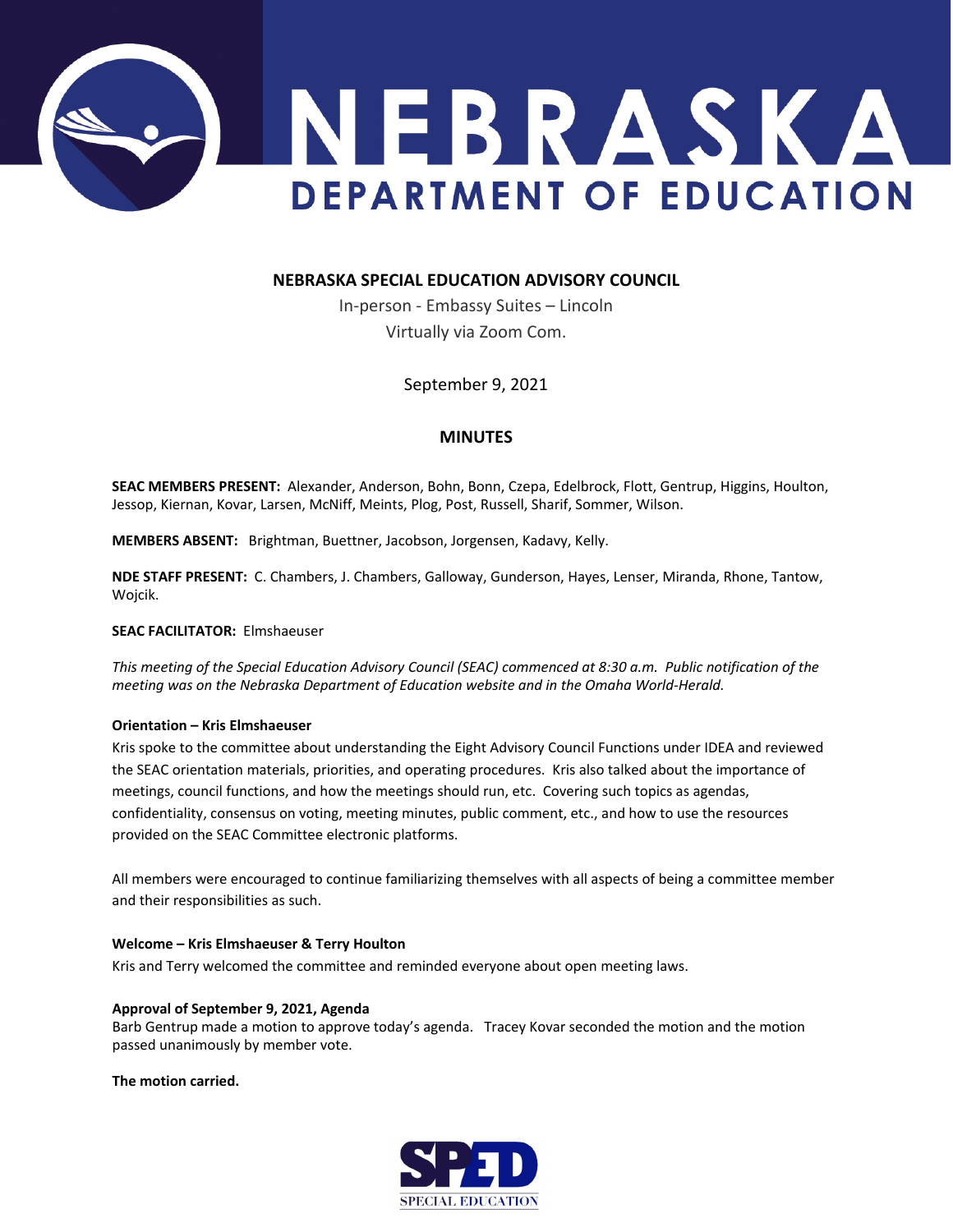### **Approval of May 6, 2021, Meeting Minutes**

Jean Anderson made a motion to approve the amended minutes of the meeting. Kristin Flott seconded the motion and the motion passed unanimously by member vote.

### **The motion carried.**

### **SEAC Members Eligible for Executive Committee – Terry Houlton**

Terry spoke to the committee and reminded them of the importance of the executive committee and its role within SEAC, particularly in regards to setting each meeting agenda. With this in mind, Terry shared that the executive committee would like to discuss revising the SEAC bylaws to revert to selecting the new class year executive committee member at the first meeting of each year rather than during the second meeting of each year as it is done currently. Terry explained that this would be discussed further at a future meeting and tabled the discussion for the time being.

Kris Elmshaeuser explained that while all-new 2021-2022 SEAC members are eligible for nomination to the SEAC Executive Board, the nomination process this year would be limited to new members who are a parent of a child(ren) with disabilities. This is due to the SEAC bylaws requiring at least one executive committee member to be a parent member and this role being vacant at the beginning of the 2021-2022 year.

### **Notice of Conferences/Meetings – Terry Houlton**

Terry shared the upcoming conferences with members and reminded members to contact the SEAC Recorder, Leslie Galloway if they would like to attend any.

- $\triangleright$  September 21-24, 2021 Division for Early Childhood Conference Hybrid (New Orleans, LA)
- October 7-8, 2021 NMTSS Summit Virtual
- $\triangleright$  November 4-5, 2021 Tri-State Law Conference Virtual
- $\triangleright$  November 9, 2021 PARA Educator Conference Hybrid (Younes Conference Center, Kearney, NE & Zoom)

## **Annual Report for 2020-2021 – Kris Elmshaeuser**

Kris shared the 2020-2021 SEAC Annual Report with members and informed them that the report is available on the NDE/SPED-SEAC Webpage as well as the SEAC Google Site.

### **NASES Update – Lona Nelson**

Lona Nelson, past president of the Nebraska Association of Special Education Supervisors (NASES) updated the committee on recent projects within NASES as well as their goals moving forward. Lona explained that NASES prioritizes networking by working with partners in all Nebraska Department of Education (NDE) departments. She reminded the committee that every year NASES reaches out to new special education directors within the state of Nebraska and provides new membership programs to align new directors with mentors. Opportunities are then provided for the new directors and their mentors to meet regularly.

Lona shared that NASES had a spring conference with the NDE which focused on inclusion and they have scheduled monthly webinars so directors and partners may continue to engage in focused monthly hour-long conversations. Terry Houlton reminded members to take advantage of opportunities to work together as not all states offer these types of opportunities. Terry impressed upon the committee that SEAC is trying to engage in opportunities to bridge gaps and give everyone a voice as while everyone is coming from different places, partners must come together for the benefit of our students with disabilities and their growth and development as learners as we educate them.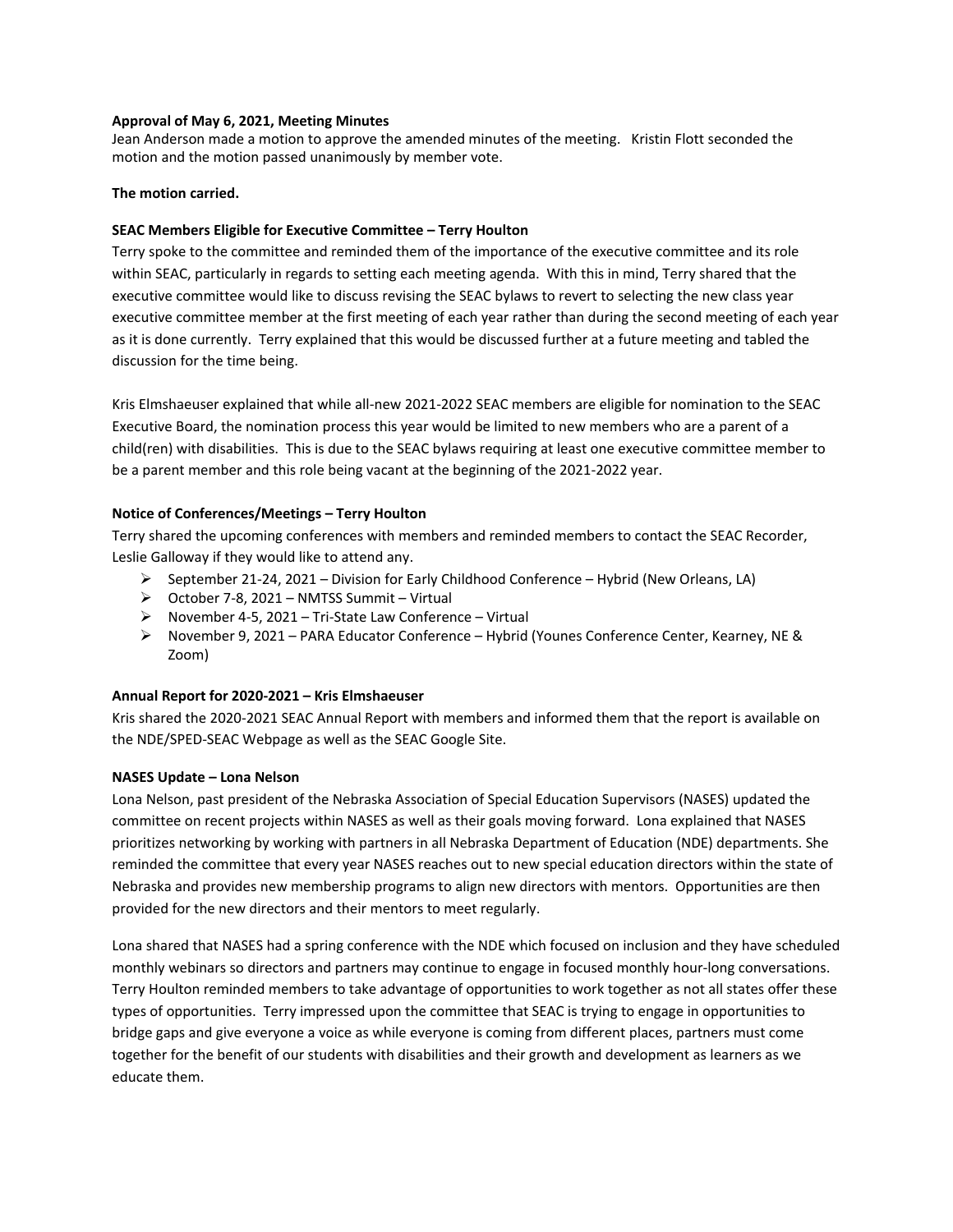### **SEAC Member Updates/News/Sharing – Terry Houlton**

Kristen Larsen shared that after hosting a successful RFA process, the Council on Developmental Disabilities (DD) awarded a competitive grant to PTI Nebraska for transition planning at three locations across the State of Nebraska. Kristen shared that DD is excited to launch this initiative as well as their new state plan for 2022-2026. She directed committee members to the DD website for more information on the new state plan goals and objectives.

Graciela Sharif shared that while she is still in contact with her former colleagues and believes in their mission, she is no longer with PTI Nebraska. Graciela is now working with the Munroe-Meyer Institute in a similar role to the one she held at PTI Nebraska. She went on to explain that she is excited to continue her work within the community assisting non-English speaking families, and refugees but her role on SEAC will now solely be as a parent member.

Johanna Higgins shared that oftentimes there are grant opportunities through the University of Nebraska-Lincoln for individuals that desire to pursue a master's degree. Johanna shared that these opportunities are very beneficial as they provide a great way to partner with the University as well as receive assistance with education expenses. Johanna asked that the committee consider ways to share information on these grant opportunities regularly. Terry encouraged members to share this type of information with the committee when they are aware of it and shared that the executive committee will discuss ways to share this information moving forward.

### **Executive Committee Meeting Report – Terry Houlton**

Terry shared that the executive committee met on August 24, 2021, to discuss today's meeting agenda items. Terry explained that oftentimes, the executive committee sets each agenda through open discussions on such topics as working with what the NDE/SPED staff is ready to report on as well as discussions and work with Amy Bonn and the SEAC subcommittee. It is vital that when work is happening the committee is engaging in these discussions. Terry reiterated from earlier in the meeting that it is because of these types of important discussions and work of the executive committee that the committee considers holding new executive committee member elections at the first meeting of each year.

### **Public Comment:**

Terry Houlton opened the floor for public comment and reminded all in attendance that as SEAC is an advisory board, public commenting is not an exchange or conversation between the board and the person commenting but is for SEAC to receive information and understand from the public their thoughts and concerns. Clarifying questions may be asked by SEAC members but discussional exchange back and forth will not be allowed. Public commenting may lead to the executive board discussing specific topics and this, in turn, may lead to a future agenda item at which point the topic would become official board business, and at that time more in-depth discussion will be allowed. Members of the public requesting public comment were allowed 3-5 minutes each to address the committee.

Bradley A. Meurrens, MPA – Public Policy Director, Disability Rights Nebraska – Topic - Restraint/Seclusion Regulations:

"Overall, we are concerned that the existing language in Rule 101, expressly requiring each school system to have a seclusion and restraints policy approved by the school board or local governing body, is not carried over into the initial draft of a proposed re-write of this rule. The omission of the current regulation raises multiple concerning questions: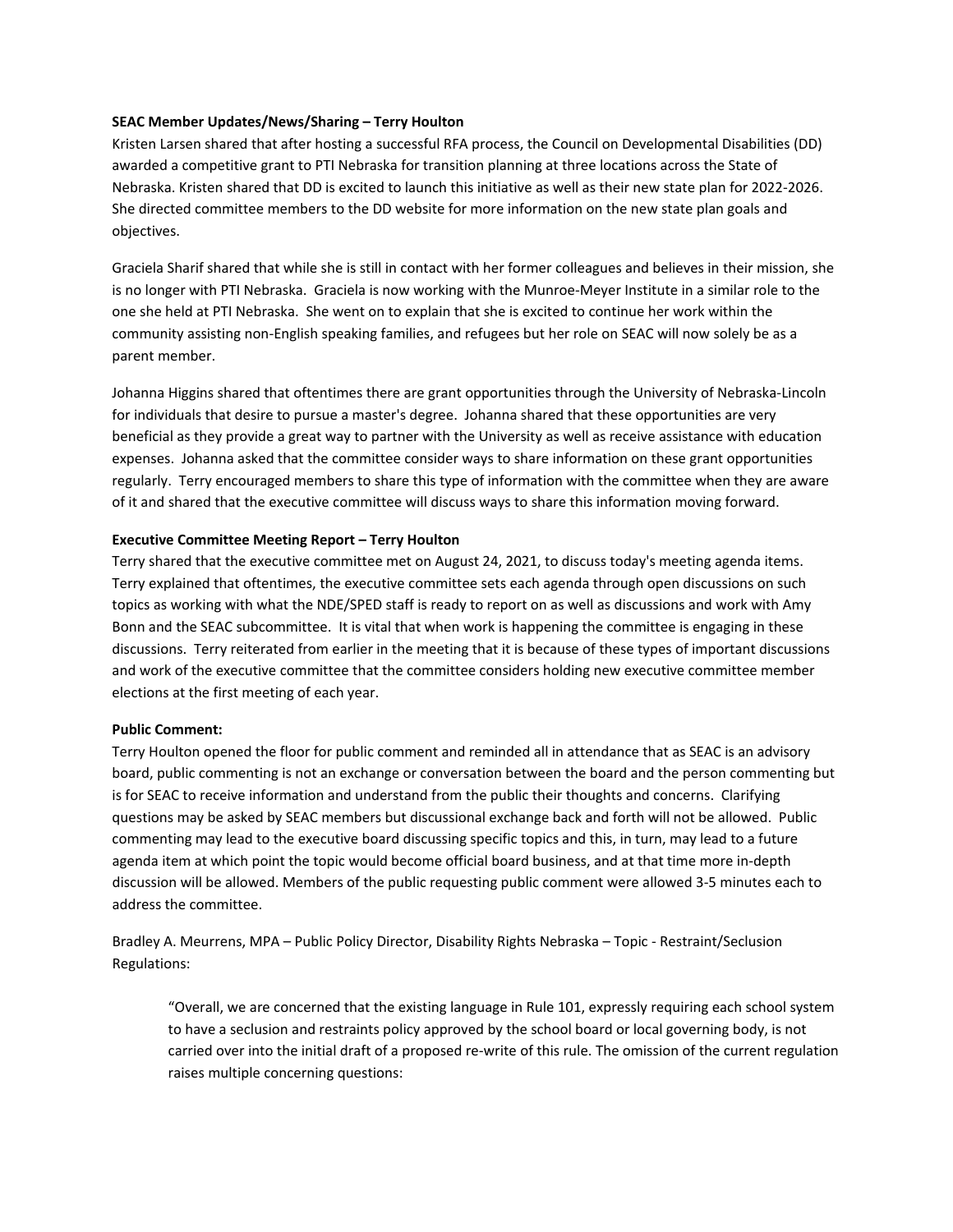First, is restraint and seclusion no longer a concern, no longer needing state-level regulation or policy? The omission sends that signal. Restraint and seclusion data is now required by state law to be collected, recognizing the risk to students, predominantly those with disabilities, and teachers/staff; why is it not further (thinly) regulated at the state level? Why would the existing state-level regulation be removed? Silence is tacit approval.

Second, do school systems need to retain their current restraint/seclusion policies? If the new regulations omit the current requirement, does this greenlight schools to erase their existing policies? The omission sends that signal—after all, these policies are *no longer* required. The existing requirement provides an insufficient prescription of school policy content, resulting in a patchwork of varied school policies (and student/staff protection); but it is better than no language at all.

Third, what other mechanism will be used to regulate restraint and seclusion? This omission flies in the face of the national and federal trends toward increasing the regulation of restraint or seclusion, ultimately reducing its use. Perhaps the principles for restraint and seclusion school policy established by the US Department of Education and the policy guidance developed by the Nebraska Department of Education could be utilized. There should be uniformity for school policies that authorize practices that directly involve the physical safety of students and staff. Students with disabilities and staff ultimately should not have different protections and policies based on their zip codes. If the department can require a basic uniformity in content area standards (see 004.01A4 Content Area Standards) why not also for restraint and seclusion?

We continue to be disappointed in the legislative proposals regarding student discipline and the attendant discourse by some policymakers. We grow skeptical of the appropriate nature and effectiveness of the current approach— a binary of legislative proposals that are either overly prescriptive or too loosely constructed. Perhaps there is a more effective means to move forward on the restraint and seclusion policy in Nebraska. Disability Rights Nebraska has some ideas on policy and process alternatives; particularly focused on working with/connecting those state and local authorities expert in education policy, advocates, and families/individuals who have lived experience with restraint and seclusion. Disability Rights Nebraska stands ready and willing to share resources, engage in dialogue, and work collaboratively to strengthen the regulation of restraint/seclusion in Nebraska." – Bradley A. Meurrens

*1 See Rule 10 at Page 35: "011.01E Each school system has a seclusion and restraints policy approved by the school board or local governing body.*

Edison McDonald, Executive Director – The Arc of Nebraska – Topic: Restraint/Seclusion Regulations & ARP Funds

Edison echoed Bradley's concerns regarding restraint and seclusion regulations and shared that he believes it is tremendously important for SEAC and the State Board of Education to take more leadership on this topic as he too is very concerned about the potential changes.

Edison then provided information around the specific needs of children with disabilities during the Covid-19 pandemic and how these needs may be served by programs funded by the American Rescue Plan (ARP). He shared his concerns with how the ARP funding process has been implemented and discussed across the state and his belief that the process has lacked input, transparency, and consistency. Edison explained that while some districts have held open forums or distributed surveys to parents with children with disabilities, others have not, and in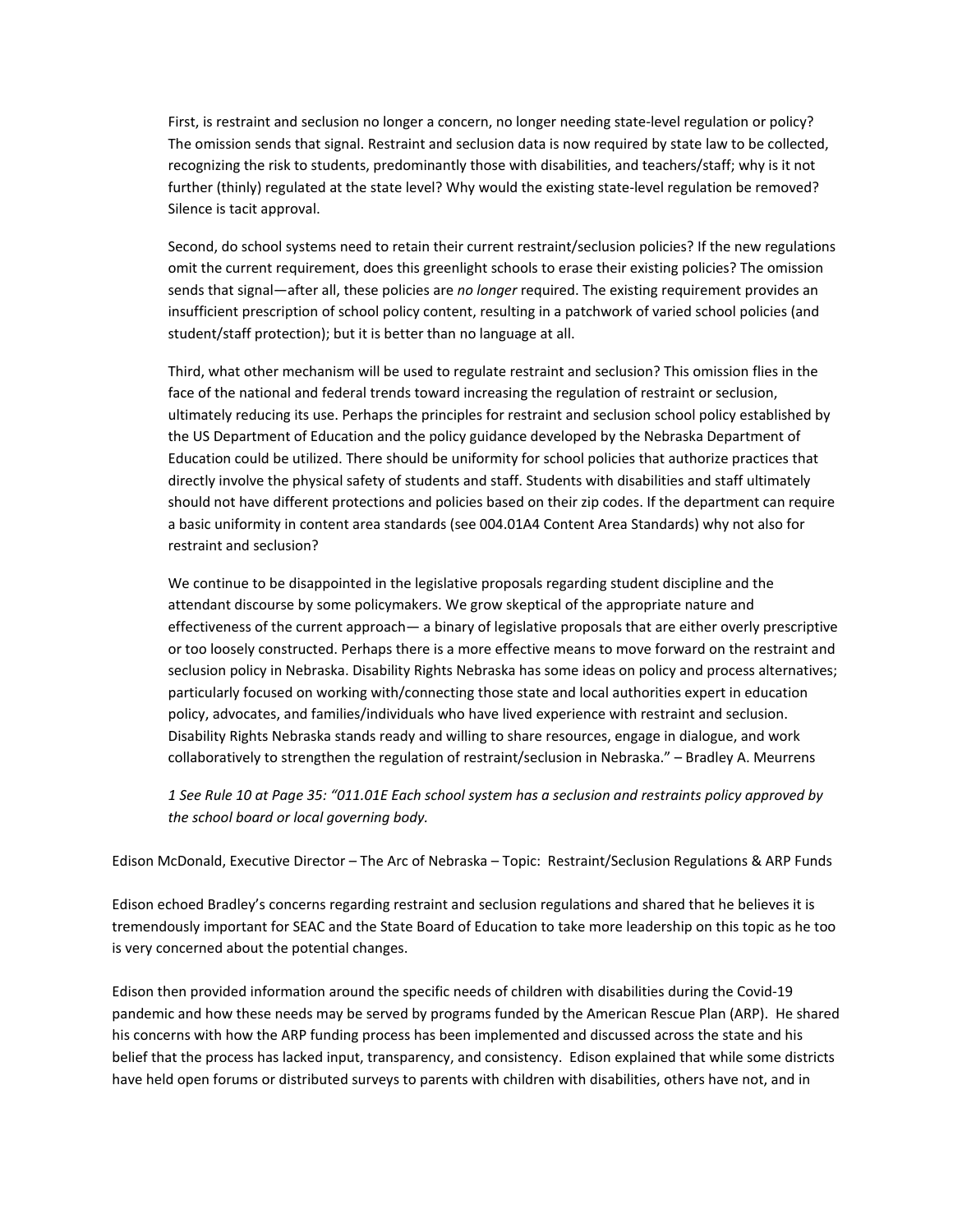some of the districts that did seek input, the input process was unclear, not particularly proactive, and difficult to engage in.

He went on to share that he has sent letters to many districts and that Arc of Nebraska has had one of the largest on the ground presences of any disability organization in the state but they have heard little back as to engagement by local chapters and or members, which raises serious concerns as to how much engagement is happening. Arc of Nebraska has also learned of several families struggle to receive any specific individualized supports in response to significant educational loss their students have suffered due to the ongoing Covid-19 pandemic and some families with children with disabilities with complex medical needs are not being offered opportunities for home instruction as an official special education placement under IDEA. Many parents with medically fragile children with disabilities were given two choices, to attend school in person or disenroll entirely and homeschool. Edison strongly stated that this is unacceptable and that supports for those who need to be educated at home for their safety be allowed that opportunity. He believes that our state's vulnerable students are being pushed out of school instead of receiving safe, reasonable, and, appropriate supports and services and stressed that it is the responsibility of the NDE to ensure districts provide all students with a Free Appropriate Public Education (FAPE) especially now with the fallout of the Covid-19 pandemic and that he will remain available for any further discussion on this topic.

Terry asked Edison to clarify Arc's involvement throughout Nebraska and if he was more concerned about the way districts are using the ESSERS funds or potentially using the IDEA ARP funds. After explaining the role of Arc across Nebraska, Edison said he is concerned with both but mainly the lack of input and that families are struggling with such a diverse set of needs. He believes it is vital for funds to be made available and maximized to help students with what they are struggling with now for both those that require in-person attendance as well as remote attendance as there is funding available for both of those options.

Renee Kiernan asked for clarification on how parents find out how the funds are being spent and how it is being interpreted. Edison said there doesn't seem to be a standardized outreach as it is so it seems to be different district to district. He continued that it has even been a struggle when trying to reach out to districts in simply locating the correct person in each district as it varies greatly, so there is no particular process in which to engage, making it very difficult to help families engage at various districts.

Terry thanked both Bradley and Edison for their comments and for helping SEAC understand these topics from their point of view.

# **Functional Behavioral Assessments & Behavioral Intervention Plans – SEAC Sub-Committee – Amy Bonn**

Pursuant to Article 1, Section B of the Operating Procedures for the Nebraska Special Education Advisory Council, a SEAC subcommittee was created on March 18, 2021, for the purpose of developing possible recommendations for the SEAC to make to the State Board of Education. These possible recommendations stem from concerns about the unmet needs of children with disabilities for behavioral supports in order to reduce the incidents of restraint and seclusion in Nebraska schools.

Amy updated the council and solicited feedback and suggestions on the revisions of the subcommittee proposal, which are ongoing. Amy shared that on August 4, 2021, the SEAC subcommittee met via Zoom to address and implement the suggested revisions from members of the council during the May 6, 2021 meeting. The group concluded that the need for revisions continues and that both of the following will still be needed, a presentation of the current draft to the full SEAC at today's meeting allowing for brief discussion and solicited feedback, as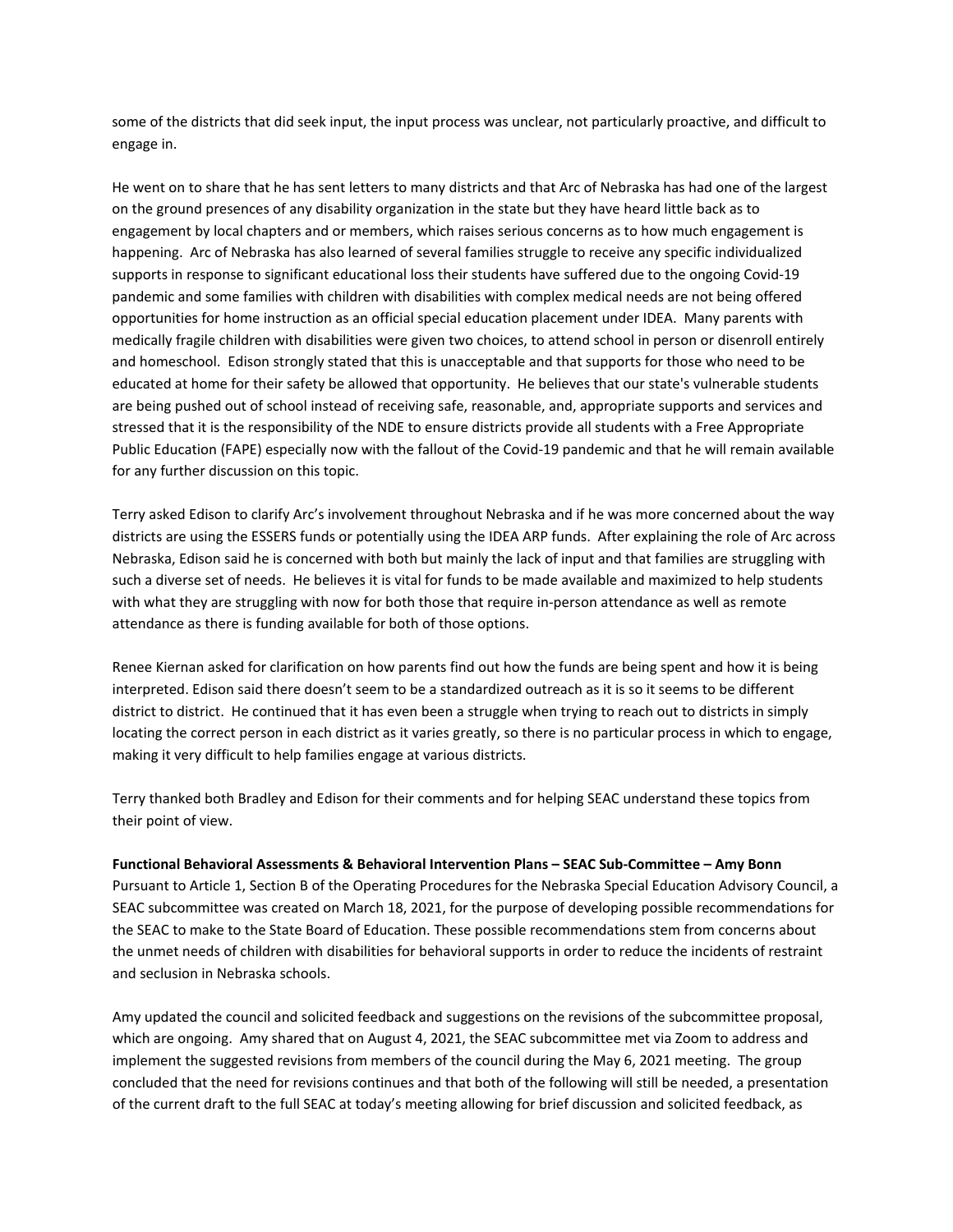needed; and additional work and meeting(s) among the members of the subcommittee to finalize a proposal for the full SEAC at a later meeting during the 2021-2022 school year.

Kris Elmshaeuser shared that the NDE along with feedback and input from a large crossover of partners is currently drafting a technical assistance document regarding what a functional behavioral assessment is, who would be conducting such assessments, and the different levels of assessments, etc. The document is currently in final edits and the NDE hopes to have it completed this Fall.

#### **Assessment – Jeremy Heneger Ed.D., NDE-Director of Statewide Assessment**

Jeremy updated and discussed with members the Nebraska Student-Centered Assessment System (NSCAS) Growth. He explained that Nebraska has embarked on a transition to an adaptive through-year assessment model, one which combines the best of MAP Growth and the NSCAS General Summative test, builds on the work Nebraska educators have done statewide to create an assessment system that is instructionally useful, meaningful to students, and connected to classroom practice. NSCAS Growth will be aligned to both the state standards and to the state summative blueprint. Adaptive outside of grade level and measuring growth, it will yield grade-level performance data throughout the school year and produce summative proficiency scores at year's end.

NSCAS Growth is a system that prioritizes educators and students while still delivering mandated data for policymakers, maximizes efficiency by not asking questions about what students know and can do that we know the answers to and instead uses that time to ask questions that still need answering and with actionable results tailored to each student and improving instruction multiple times a year, not just annually. NSCAS Growth improved grade-level data is provided to multiple levels of Nebraska's educational system in near real-time and results are specific for each student but can also be rolled up from the classroom, school, district, ESU Region, and state levels.

NSCAS Growth Data Information produced by NSCAS Growth What When RIT scores, including access to national norms, Fall, winter, spring Grade-level data based on indicators used to determine summative proficiency Fall, winter, spring Projected summative proficiency scores Fall, winter Spring Official summative proficiency scores and classification Remember that 2021-2022 is a preliminary transition year, so MAP Growth could be administered if RIT is used for high-stakes decision-making or MAP Accelerator/curricular connections. Professional learning Webinar(s) will support understanding of NSCAS Growth reports and data expected from the 2021-2022 winter pilot and spring administration Professional learning for 2022-2023 will support effective use of grade-level and grade-independent data from NSCAS Growth to inform instruction and foster student learning.

The NSCAS Growth will be operational in 2022-2023.

### **Assistive Technology Partnership (ATP) – Brian Wojcik, Ed.D., NDE/ATP-Education Program Supervisor**

Brian shared that ATP's vision is to ensure that individual Nebraska children/students receiving special education services be successful by creating systemic capacity that results in quality Assistive Technology (AT) services for every child/student who needs AT. Brian then explained how the ATP implements its vision through a processoriented evaluation of AT needs utilizing Quality Indicator for Assistive Technology Services (QIAT). The definition of 'Quality' AT services is derived from the Quality Indicators of Assistive Technology or QIAT. QIAT is based on research conducted by Joy Zabala and has been refined through the efforts of the QIAT Consortium.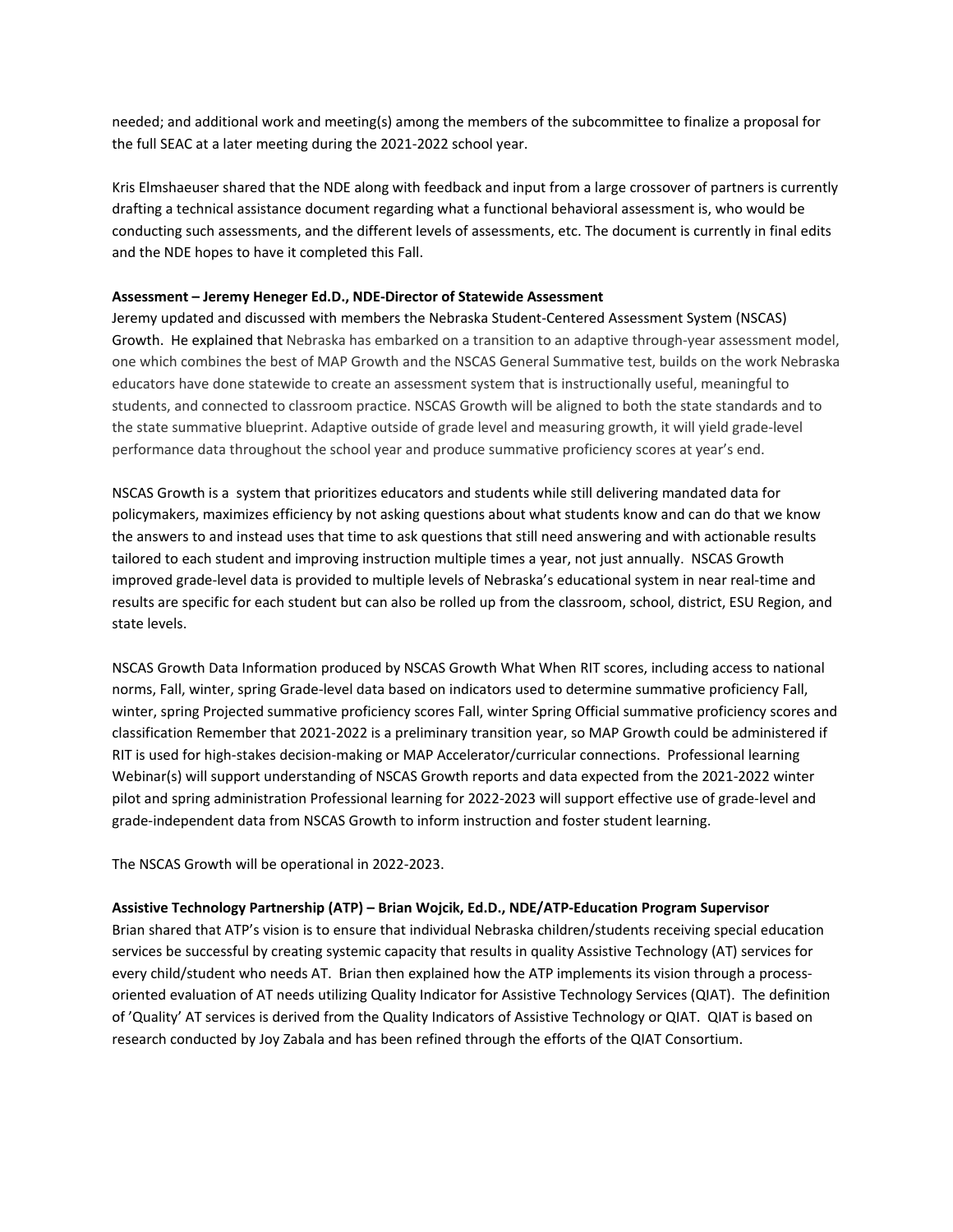Brian also discussed ATP's capacity building and the various levels of foundational organizational capacities, support structure, ATP educational activities, AT professional development, AT infrastructure, and AT systems, feedback, and consistency.

SEAC members then engaged in discussion and feedback around additional steps that need to be taken to help high-quality AT services increase as a "standard of practice" in Nebraska and strategies that will allow the ATP Education Program to measure "depth of impact" on AT practices within Nebraska.

### **ARP ESSER Funds and Stakeholder Input to Districts – Kris Elmshaeuser**

As a condition of receiving these additional funds, districts are required to gain stakeholder feedback and input regarding how they should be used. Kris explained that while districts only have a short period to apply for these funds, the funds are ongoing and awarded grants can be amended to meet specific needs as they arise and thus stakeholders still have ample time to make their views heard.

The federal definition of stakeholders is broad, including parents, teachers, providers, administrators, and partners in education, etc. and thus, districts are allowed to utilize any of these avenues for feedback and input. Some districts have chosen to hold open meetings and/or surveys of staff and families as well as other means. Parents and/or parent groups who feel their voices are not being heard should speak with their district representatives as views and needs vary greatly across the state and from district to district, it is imperative that all viewpoints and needs are being taken into consideration to ensure the best is being done for all.

### **NDE-SPED Team Report – IDEA/ARP – Amy Rhone**

Amy introduced the NDE Office of Special Education staff members and explained their various roles at NDE. Amy then shared that districts that have made the most significant gains among students, whether with or without disabilities, have done so by providing students with teachers skilled in content instruction during extra instructional time. However, typical achievement distributions show that both groups of students — those with mild to moderate disabilities and those without disabilities — fail at high rates to meet grade-level standards. Amy explained that with both categories of students performing poorly, there needs to be a focus on better supporting all students and blurring the often-sharp divide that exists. This goal requires a shift from thinking of students as belonging to two distinct categories and refocusing on better equipping general education teachers to educate all students.

The American Rescue Plan makes clear that ESSER funds can and should be used for activities that support students with disabilities. The Act calls out "students with disabilities" and activities authorized by the IDEA in its allowable use of funds. Additionally, all communications from The US Dept of Education to SEAs have emphasized the expectation that ARP ESSER funds will be focused on underserved student populations that have been disproportionately impacted by COVID-19, including students with disabilities. Amy then discussed the ARP at greater length and how districts can utilize these funds and directed SEAC members to the NDE Office of Special Education for various resources and information.

Amy then shared and discussed at length that the U.S. Department of Education's Office of Special Education and Rehabilitative Services (OSERS) sent [a letter t](https://sites.ed.gov/idea/files/rts-idea-08-24-2021.pdf)o its state and local partners reiterating its commitment to ensuring children with disabilities and their families have successful early intervention and educational experiences in 2021- 2022 school year. She also spoke about how as part of the launch of the Roadmap, the White House also released a [fact sheet](https://lnks.gd/l/eyJhbGciOiJIUzI1NiJ9.eyJidWxsZXRpbl9saW5rX2lkIjoxMDYsInVyaSI6ImJwMjpjbGljayIsImJ1bGxldGluX2lkIjoiMjAyMTA4MDMuNDQwNzQ4MzEiLCJ1cmwiOiJodHRwczovL3d3dy53aGl0ZWhvdXNlLmdvdi9icmllZmluZy1yb29tL3N0YXRlbWVudHMtcmVsZWFzZXMvMjAyMS8wOC8wMi9mYWN0LXNoZWV0LXJlb3BlbmluZy1zY2hvb2xzLWFuZC1yZWJ1aWxkaW5nLXdpdGgtZXF1aXR5Lz91dG1fY29udGVudD0mdXRtX21lZGl1bT1lbWFpbCZ1dG1fbmFtZT0mdXRtX3NvdXJjZT1nb3ZkZWxpdmVyeSZ1dG1fdGVybT0ifQ.Fveke618PDo-suGu8qK5NOwpBK3swLFPeB6r3bGGD8o/s/1292373228/br/110335378502-l) highlighting the Administration's efforts to safely reopen schools and support our nation's students, including how the historic investment in the American Rescue Plan is advancing this work. The Roadmap also outlines how federal funding can support the safe and sustained return to in-person learning and how ARP funds can be used to support these reopening efforts.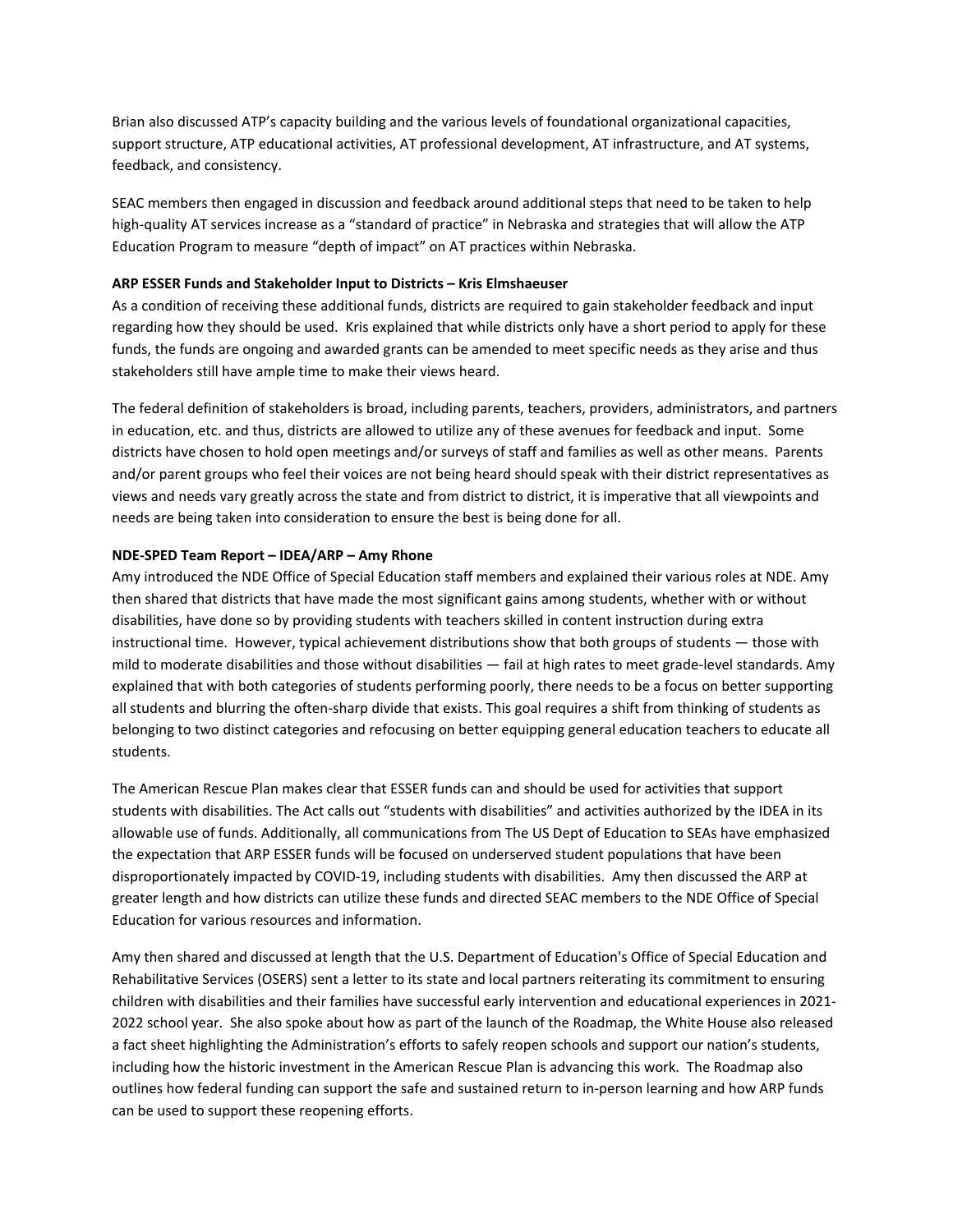#### **NDE-SPED Team Report – New Guidance Documents – Amy Rhone**

Amy shared with the committee that the NDE Office of Special Education recently shared, created, and/or revised several technical assistance and guidance documents. These documents include, "Developing Local Policies & Procedures Required for Implementation of Special Education Part B Regulations in Nebraska's Public Schools", "Guidance on Serving Homeschool, Exempt Students with Disabilities", "Return to School Roadmap: Child Find Under Part B of the Individuals with Disabilities Education Act", "Teaching Students with Specific Learning Disabilities Math", "U.S. Department of Education – Importance of Full Implementation of IDEA Amidst Covid-19 Pandemic" and the "U.S. Department of Education – Return to School Roadmap". All of these documents may be located on the main page of the NDE Office of Special Education webpage.

#### **NDE-SPED Team Report – LB 527 Transition Planning for 14-15 years olds– Amy Rhone**

Amy informed the committee that with the passing of LB 527 which will be codified at Neb. Rev. Stat. § 83-1225, Nebraska statute will require transition planning to be documented in Individual Education Programs (IEPs) as required by both federal and state law and must occur in the first IEP meeting held after the student reaches the age of 14. Amy then shared with the committee a memo that will serve as guidance beginning from August 28, 2021, until the completion of updates to 92 NAC 51 (Rule 51). Amy explained that this memo will serve as the guidance to districts to implement federal and state regulations as prescribed by IDEA, Nebraska Revised State Statute, and Title 92 Nebraska Administrative Code Chapter 51 (Rule 51). As this revision will be in effect, August 28, 2021, all Districts will have 90 days from the start of the 2021-2022 school year, to hold IEP meetings for current students, 14 and 15 years of age, to update current IEPs to comply with the new state statute.

#### **NDE-SPED Team Report – Non-Public/Homeschool Exempt – Amy Rhone**

The final regulations for the reauthorized Individual with Disabilities Education Act (IDEA) 2004 were published in the Federal Register on August 14, 2006, and became effective on October 13, 2006. These regulations contain several significant changes from the existing law and regulations. The regulations now require that public school districts, after timely and meaningful consultation with non-public school representatives and non-public school parent representatives, complete the ChildFind process to determine the number of parentally-placed children with disabilities attending nonpublic schools located within the public school district's boundaries. The requirements make clear the obligation to spend a proportionate amount of IDEA Part B funds to provide special education services to children with disabilities enrolled by their parents in nonpublic schools. Additionally, the regulations require that children with disabilities parentally placed in a non-public school be served by the public school district within which the non-public school is located. Other key changes relate to a consultation process, calculation of the proportionate share, and standards applicable to personnel providing equitable services.

In response to the requirements of IDEA 2004, the NDE Office of Special Education formed a stakeholders task force to discuss and make recommendations on how best to merge the requirements of federal laws, and Nebraska's state law. The stakeholders engaged in extensive discussions around the pros and cons of three service delivery models. These models were: 1) change Nebraska state statute from FAPE to equitable services for all children with disabilities parentally-placed in a non-public school; 2) revise Nebraska state statute definition of residency for non-public school children and provide FAPE for all children with disabilities parentally-placed in nonpublic schools; 3) provide a dual delivery system in which resident children with disabilities parentally-placed in a non-public school within their school district boundaries receive FAPE, and non-resident children with disabilities parentally-placed in a non-public school would be eligible to receive equitable services from the school district within which the non-public school is located, or parents may request the provision of FAPE from the child's school district of residence.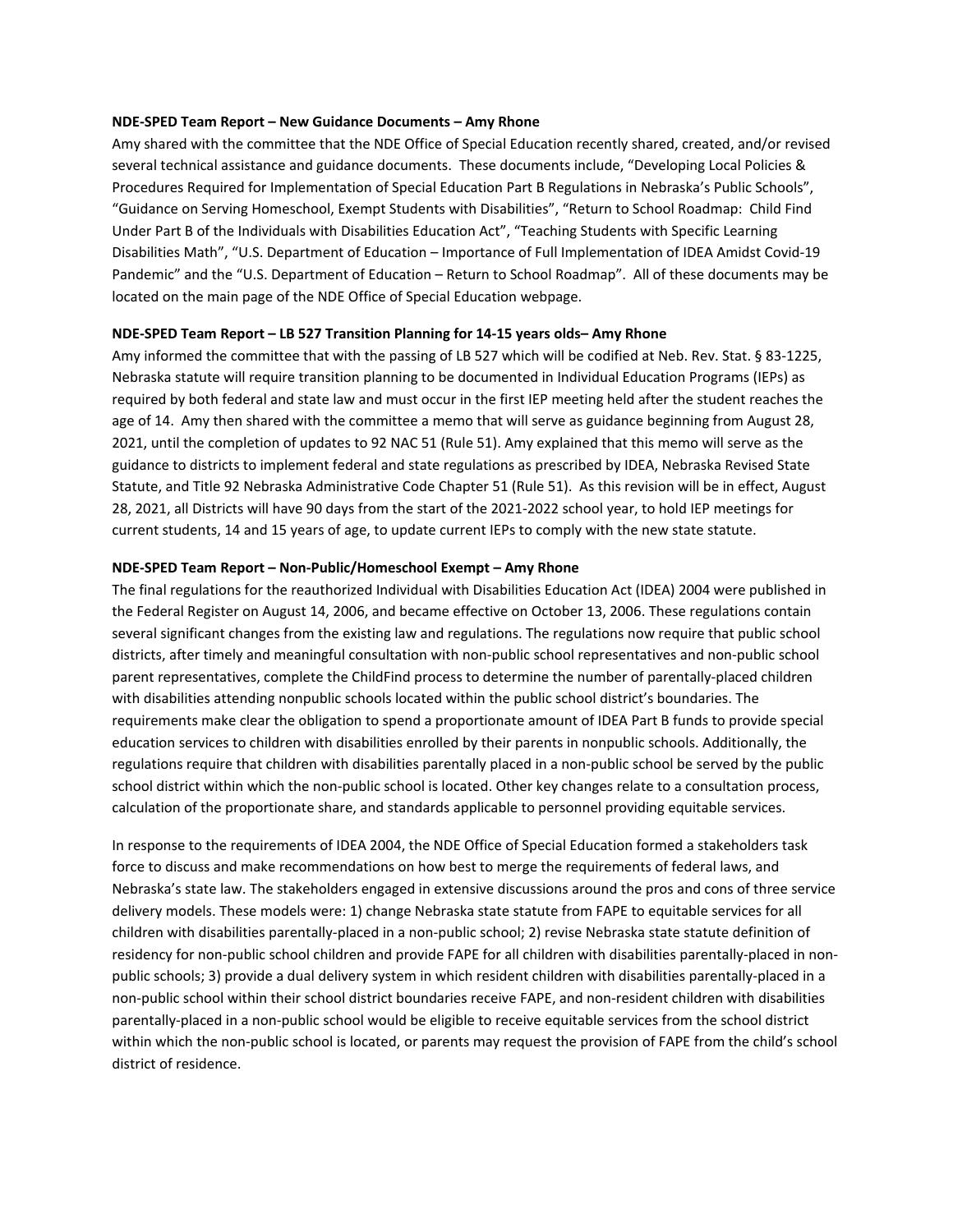The dual delivery system was recommended by the stakeholders, as this system provided harmonization of both federal law and state law and provided flexibility for non-resident children with disabilities parentally placed in a non-public school. Non-resident parentally-placed nonpublic school children with disabilities have two choices: 1) receive equitable services from the public school district within which the non-public school is located; or 2) request the provision of a free and appropriate public education (FAPE) from the child's resident public school district. Resident children with disabilities parentally placed in a non-public school continue to be eligible for the provision of a free and appropriate public education (FAPE) from the school district where the child resides. This dual delivery system aligns with Nebraska statute which requires public school districts to make the provision of a free appropriate public education (FAPE) available for all resident children.

**NDE-SPED Team Report – Flexible Funding and Coordinated Early Intervening Services (CEIS) – Kris Elmshaeuser** IDEA flexible funding is state funding allowing for the use of special education funds to be used for at-risk students who are not currently identified as special education. CEIS is federal IDEA funding that allows a district to use up to 15% of its funding for programs or projects for at-risk students to keep them from being identified as special education.

Kris shared with members that the NDE Office of Special Education has created a Flex Funding Guidance Document as well as a Coordinated Early Intervening Services (CEIS) Guidance Document to ensure funds are being used for projects within districts that are truly focusing on at-risk students and following the letter of the law. These documents may be accessed on the NDE-SPED Webpage or by contacting the Office of Special Education.

### **NDE-SPED Team Report – Updates on Complaint Issues with the State – Kelly Wojcik**

Kelly updated the committee on the complaint/dispute resolution process as well as the increase in complaints since the onset of the Covid-19 pandemic. Complaint data is tracked annually from July 1 through June 30 and issues that occurred more than one year before the filing of the complaint cannot be investigated. Complaints are managed and tracked by the NDE Office of Special Education Director of Accountability with support from the Director & Assistant Director. The NDE/SPED office contracts with investigators provided by the Technical Assistance for Excellence in Special Education (TAESE) and Corrective Action is overseen by selected Special Education Staff who are members of the Dispute Resolution Team,

During the 2020-2021 school year, 21 written state complaints (one being a systemic complaint) were received by the NDE/SPED office. Two were not investigated, nine had no findings of noncompliance, and were closed. Some complaints contained multiple issues and do not relate to the total number of complaints that had "No Findings". 10 complaints resulted in findings of non-compliance.

As of September 3, 2021, the NDE-SPED office has received eight complaints with two investigations being systemic complaints.

Kelly explained that the dispute resolution team encourages staff and parents to try to work out conflict(s) with whom the conflict(s) exist and obtain assistance from outside entities when resolution cannot be found. Staff and parents are also encouraged to understand Rule 51 and IDEA Requests Continued For Districts. It is also important to remember districts can respond to a complaint by admitting an error and offering a method of correction for parents.

### **NDE-SPED Team Report – RDA Stakeholders Meeting – Amy Rhone**

Amy announced that the annual Nebraska IDEA Part C Results Driven Accountability (RDA) annual stakeholder meeting will be held on October 27, 2021 and that the IDEA Part B stakeholder meeting would be held on October